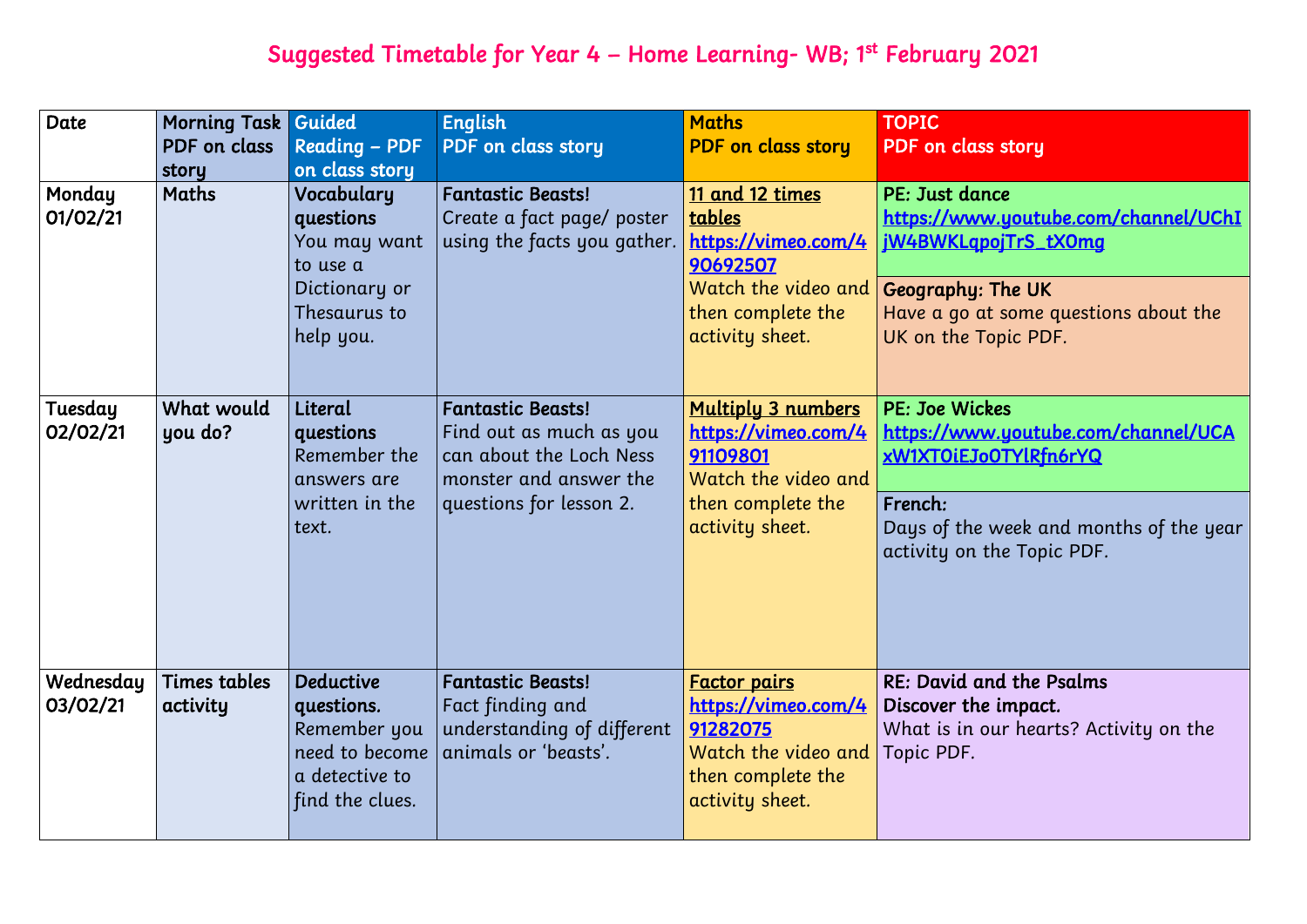# Suggested Timetable for Year 4 – Home Learning- WB; 1st February 2021

| Thinking<br>Efficient<br>Thursday<br>PE: Kidz bop<br><b>Inference</b><br><b>Fantastic Beasts!</b><br>04/02/21<br>questions<br>multiplication<br>Thursday<br>https://www.u<br>Create your own beast<br>MXYJDvYOAh<br>Remember you<br>based on some unusual<br><u>https://vimeo.com/4</u><br>question<br>need to really<br>92101020<br>ones.<br>think about<br>Watch the video and Science: Teeth<br>these<br>then complete the<br>Experiment!<br>questions-read<br>activity sheet.<br>This week's for<br>between the<br>will take part<br>lines.<br>how different<br>gum.<br>Presentation o<br>Topic PDF.<br>Friday<br>Maths<br>Independent<br>Written methods<br><b>Fantastic Beasts!</b><br>Art: sketching<br>05/02/21<br>$reading -$<br>https://vimeo.com/4<br>Choose an iter<br>Write a fact file about<br>your new beast using your<br>record yourself<br>91687378<br>interests you.<br>understanding of the<br>Watch the video and<br>Place the item<br>acting out a<br>part of your<br>National Geographic<br>and sketch it.<br>then complete the<br>activity sheet.<br>personal<br>textures and s<br>pages.<br>reading book.<br>item.<br><b>Computing:</b><br>Choose any of<br>websites to im<br>skills. |  |  |  |
|-----------------------------------------------------------------------------------------------------------------------------------------------------------------------------------------------------------------------------------------------------------------------------------------------------------------------------------------------------------------------------------------------------------------------------------------------------------------------------------------------------------------------------------------------------------------------------------------------------------------------------------------------------------------------------------------------------------------------------------------------------------------------------------------------------------------------------------------------------------------------------------------------------------------------------------------------------------------------------------------------------------------------------------------------------------------------------------------------------------------------------------------------------------------------------------------------------------------|--|--|--|
|                                                                                                                                                                                                                                                                                                                                                                                                                                                                                                                                                                                                                                                                                                                                                                                                                                                                                                                                                                                                                                                                                                                                                                                                                 |  |  |  |
|                                                                                                                                                                                                                                                                                                                                                                                                                                                                                                                                                                                                                                                                                                                                                                                                                                                                                                                                                                                                                                                                                                                                                                                                                 |  |  |  |
|                                                                                                                                                                                                                                                                                                                                                                                                                                                                                                                                                                                                                                                                                                                                                                                                                                                                                                                                                                                                                                                                                                                                                                                                                 |  |  |  |
|                                                                                                                                                                                                                                                                                                                                                                                                                                                                                                                                                                                                                                                                                                                                                                                                                                                                                                                                                                                                                                                                                                                                                                                                                 |  |  |  |
|                                                                                                                                                                                                                                                                                                                                                                                                                                                                                                                                                                                                                                                                                                                                                                                                                                                                                                                                                                                                                                                                                                                                                                                                                 |  |  |  |
|                                                                                                                                                                                                                                                                                                                                                                                                                                                                                                                                                                                                                                                                                                                                                                                                                                                                                                                                                                                                                                                                                                                                                                                                                 |  |  |  |
|                                                                                                                                                                                                                                                                                                                                                                                                                                                                                                                                                                                                                                                                                                                                                                                                                                                                                                                                                                                                                                                                                                                                                                                                                 |  |  |  |
|                                                                                                                                                                                                                                                                                                                                                                                                                                                                                                                                                                                                                                                                                                                                                                                                                                                                                                                                                                                                                                                                                                                                                                                                                 |  |  |  |
|                                                                                                                                                                                                                                                                                                                                                                                                                                                                                                                                                                                                                                                                                                                                                                                                                                                                                                                                                                                                                                                                                                                                                                                                                 |  |  |  |
|                                                                                                                                                                                                                                                                                                                                                                                                                                                                                                                                                                                                                                                                                                                                                                                                                                                                                                                                                                                                                                                                                                                                                                                                                 |  |  |  |
|                                                                                                                                                                                                                                                                                                                                                                                                                                                                                                                                                                                                                                                                                                                                                                                                                                                                                                                                                                                                                                                                                                                                                                                                                 |  |  |  |
|                                                                                                                                                                                                                                                                                                                                                                                                                                                                                                                                                                                                                                                                                                                                                                                                                                                                                                                                                                                                                                                                                                                                                                                                                 |  |  |  |
|                                                                                                                                                                                                                                                                                                                                                                                                                                                                                                                                                                                                                                                                                                                                                                                                                                                                                                                                                                                                                                                                                                                                                                                                                 |  |  |  |
|                                                                                                                                                                                                                                                                                                                                                                                                                                                                                                                                                                                                                                                                                                                                                                                                                                                                                                                                                                                                                                                                                                                                                                                                                 |  |  |  |
|                                                                                                                                                                                                                                                                                                                                                                                                                                                                                                                                                                                                                                                                                                                                                                                                                                                                                                                                                                                                                                                                                                                                                                                                                 |  |  |  |
|                                                                                                                                                                                                                                                                                                                                                                                                                                                                                                                                                                                                                                                                                                                                                                                                                                                                                                                                                                                                                                                                                                                                                                                                                 |  |  |  |
|                                                                                                                                                                                                                                                                                                                                                                                                                                                                                                                                                                                                                                                                                                                                                                                                                                                                                                                                                                                                                                                                                                                                                                                                                 |  |  |  |
|                                                                                                                                                                                                                                                                                                                                                                                                                                                                                                                                                                                                                                                                                                                                                                                                                                                                                                                                                                                                                                                                                                                                                                                                                 |  |  |  |
|                                                                                                                                                                                                                                                                                                                                                                                                                                                                                                                                                                                                                                                                                                                                                                                                                                                                                                                                                                                                                                                                                                                                                                                                                 |  |  |  |
|                                                                                                                                                                                                                                                                                                                                                                                                                                                                                                                                                                                                                                                                                                                                                                                                                                                                                                                                                                                                                                                                                                                                                                                                                 |  |  |  |
|                                                                                                                                                                                                                                                                                                                                                                                                                                                                                                                                                                                                                                                                                                                                                                                                                                                                                                                                                                                                                                                                                                                                                                                                                 |  |  |  |

w.youtube.com/channel/UCs hpaDZ4QRuqVA

### th and the Digestive system

focus is tooth decay. You rt in an experiment to see ht liquids effect chewing

and activity sheet on the

## $\overline{\phantom{a}}$  and shading

 $\epsilon$ em in your house that

em on a plain background it. Think about the shadows, shapes that make up the

of the recommended improve your programming